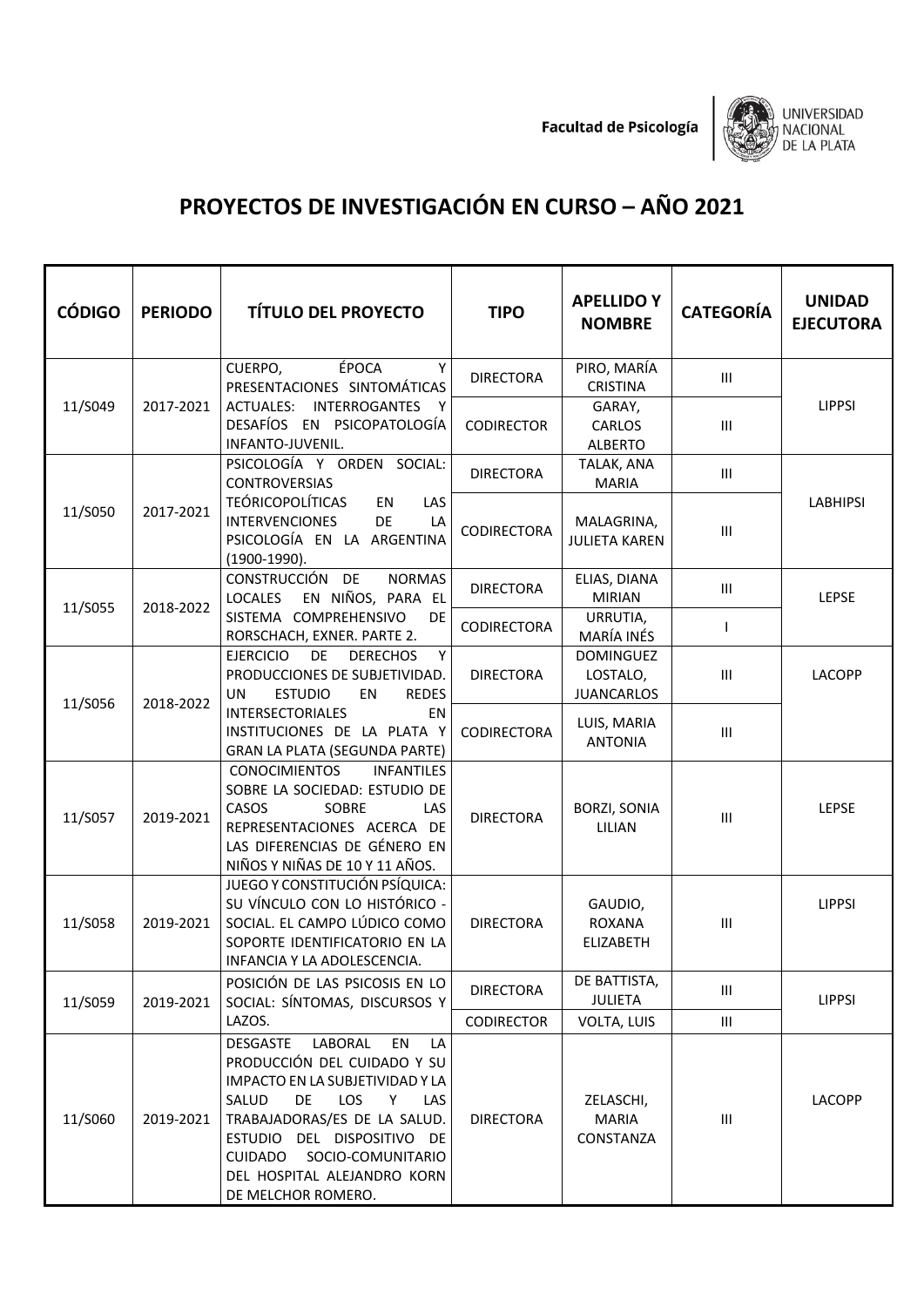|         |           | LA FORMACIÓN ÉTICA EN LAS<br>GRADO Y SU<br>CARRERAS DE<br>INCIDENCIA EN LAS PRÁCTICAS                                                                                                                                   | <b>DIRECTORA</b>   | SANCHEZ<br>VAZQUEZ,<br><b>MARIA JOSE</b> | $\ensuremath{\mathsf{III}}\xspace$ | <b>LEPSE</b>    |
|---------|-----------|-------------------------------------------------------------------------------------------------------------------------------------------------------------------------------------------------------------------------|--------------------|------------------------------------------|------------------------------------|-----------------|
| 11/S061 | 2019-2023 | DE<br><b>PROFESIONALES</b><br>LOS.<br>GRADUADOS RECIENTES DE LA<br>DE<br>PSICOLOGÍA<br><b>FACULTAD</b><br>(UNIVERSIDAD NACIONAL DE LA<br>PLATA)                                                                         | <b>CODIRECTORA</b> | CARDOS,<br>PAULA                         | $\ensuremath{\mathsf{III}}\xspace$ |                 |
| 11/S062 | 2020-2022 | PRÁCTICAS INCLUSIVAS PARA EL<br>APRENDIZAJE DE LA LECTURA Y LA<br>ESCRITURA AL INICIO DE LA<br>ESCOLARIDAD SECUNDARIA.                                                                                                  | <b>DIRECTORA</b>   | ZABALETA,<br>VERÓNICA                    | $\mathbf{III}$                     | <b>LEPSE</b>    |
|         |           |                                                                                                                                                                                                                         | CODIRECTORA        | CASTIGNANI,<br>MA. LAURA                 | Ш                                  |                 |
| 11/S063 | 2020-2022 | TIEMPO Y TEMPORALIDAD EN LOS<br>PROCESOS DE ENVEJECIMIENTO.<br><b>VICISITUDES</b><br><b>DEL</b><br><b>PROYECTO</b><br>IDENTIFICATORIO EN PERSONAS<br>MAYORES DE LA PLATA Y GRAN LA<br>PLATA.                            | <b>DIRECTORA</b>   | CANAL,<br><b>MARINA</b>                  | $\ensuremath{\mathsf{III}}\xspace$ | <b>LACOPP</b>   |
| 11/S064 | 2020-2022 | ACTUALIZACIÓN DEL TEST FRASES<br>INCOMPLETAS DE JOSEPH M.<br>SACKS.                                                                                                                                                     | <b>DIRECTORA</b>   | LUQUE,<br><b>ADRIANA</b>                 | Ш                                  | <b>LEPSE</b>    |
| 11/S065 | 2020-2022 | EL IMPACTO DE LAS TECNOLOGÍAS<br>DIGITALES EN EL VÍNCULO ENTRE<br>PADRES E HIJOS ADOLESCENTES,<br>EN FAMILIAS DE LA PLATA Y GRAN<br>LA PLATA.                                                                           | <b>DIRECTORA</b>   | BRAVETTI,<br><b>GABRIELA</b>             | $\ensuremath{\mathsf{III}}\xspace$ | <b>LACOPP</b>   |
| 11/S066 | 2020-2022 | LAS<br><b>OPERACIONES</b><br><b>DE</b><br>LA<br><b>IDEOLOGÍA</b><br><b>EN</b><br>EL.<br>CAMPO                                                                                                                           | <b>DIRECTOR</b>    | ZOLKOWER,<br><b>MARTIN</b>               | Ш                                  | <b>LACOPP</b>   |
|         |           | PSICOSOCIAL.                                                                                                                                                                                                            | CODIRECTORA        | FERRER,<br>CARINA                        | Ш                                  |                 |
| 11/S067 | 2020-2022 | AUTISTAS Y ESQUIZOFRÉNICOS EN<br>EL.<br>AMOR.<br><b>ENTRE</b><br>LA<br>PARTICULARIDAD<br>DE<br>LA<br>ESTRUCTURA Y LA SINGULARIDAD<br>DEL CASO.                                                                          | <b>DIRECTOR</b>    | PIAZZE,<br><b>GASTON</b>                 | Ш                                  |                 |
|         |           |                                                                                                                                                                                                                         | CODIRECTORA        | CARBONE,<br><b>NORA</b>                  | Ш                                  | <b>LIPPSI</b>   |
| 11/S068 | 2020-2022 | CONSTRUCCIÓN NARRATIVA DE LA<br>IDENTIDAD EN HIJAS, HIJOS Y<br>FAMILIARES DE GENOCIDAS EN<br>BUSCA DE MEMORIA, VERDAD Y<br>JUSTICIA (COLECTIVO HISTORIAS<br>DESOBEDIENTES).                                             | <b>DIRECTOR</b>    | DEL CUETO,<br><b>JULIO</b>               | $\mathbf{III}$                     | <b>LEPSE</b>    |
| 11/S069 | 2020-2022 | ENTRAMADOS DE CON-VIVENCIAS<br>Y APRENDIZAJE ESTRATÉGICO.<br><b>INCLUSIÓN</b><br><b>EDUCATIVA</b><br>DE<br><b>SUJETOS</b><br><b>DE</b><br><b>DERECHOS</b><br>EN<br>CONTEXTOS ATRAVESADOS POR<br>DESIGUALDADES SOCIALES. | <b>DIRECTORA</b>   | ERAUSQUIN,<br><b>CRISTINA</b>            |                                    | <b>LACOPP</b>   |
| 11/S070 | 2020-2022 | NOVIAZGOS<br>ADOLESCENTES:<br>ANÁLISIS DE LAS VIOLENCIAS<br>CONTRA LAS MUJERES EN JÓVENES<br>DE 14 A 18 AÑOS.                                                                                                           | <b>DIRECTOR</b>    | OÑATIVIA,<br><b>XAVIER</b>               | Ш                                  | <b>LACOPP</b>   |
| 11/S071 | 2020-2022 | LAS VIOLENCIAS SEGREGATIVAS,<br>EFECTOS DE LA EVAPORACIÓN DEL<br>PADRE. TRATAMIENTOS POSIBLES.                                                                                                                          | <b>DIRECTOR</b>    | <b>SUAREZ</b>                            | $\ensuremath{\mathsf{III}}\xspace$ | <b>LIPPSI</b>   |
| 11/S072 | 2020-2024 | HISTORIAS DE LA CARRERA DE<br>PSICOLOGÍA<br>EN<br>LA<br>UNLP,<br>SEGUNDA ETAPA (1958-2006).                                                                                                                             | <b>DIRECTOR</b>    | VIGUERA,<br>ARIEL                        | Ш                                  | <b>LABHIPSI</b> |